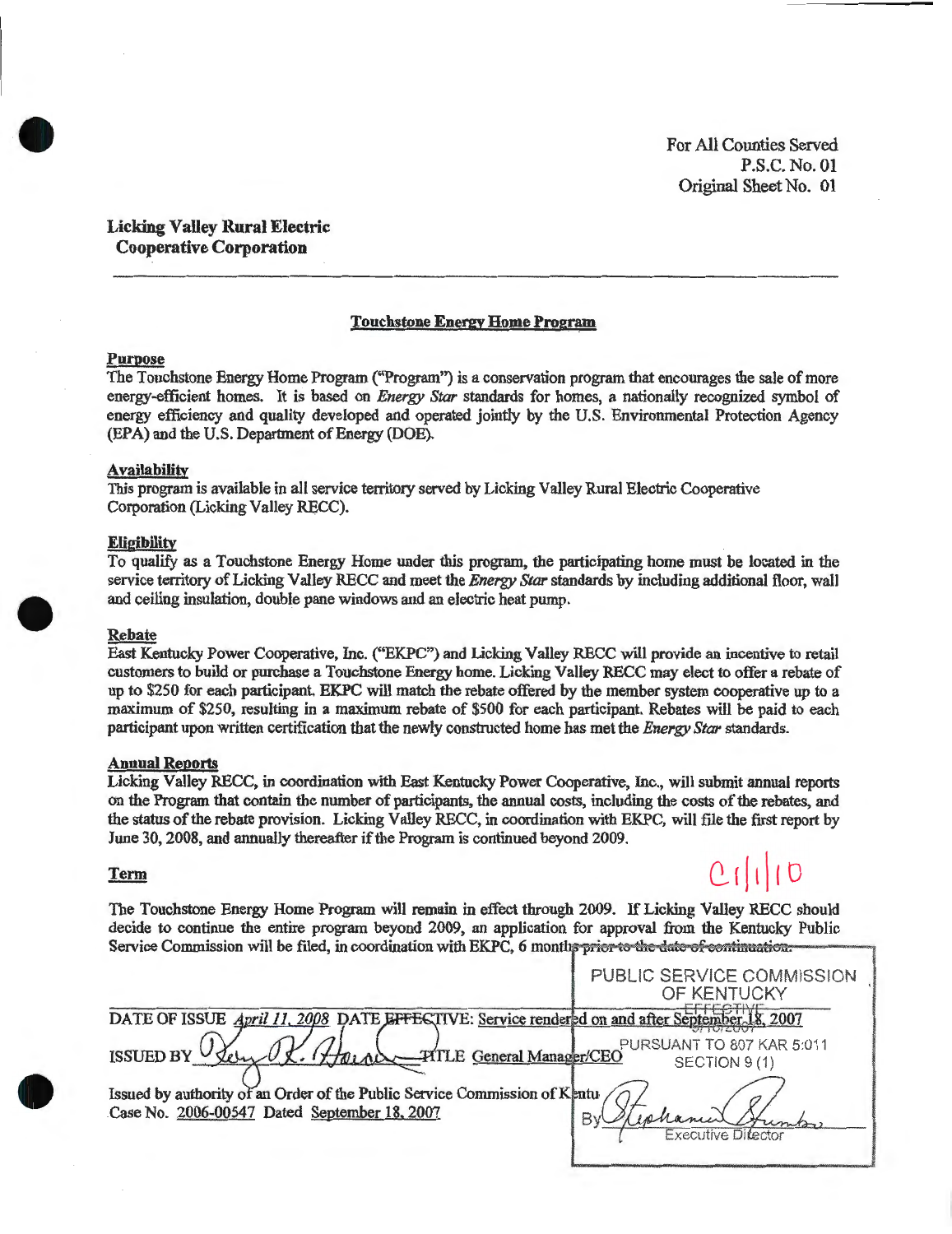## **Direct Loan Control of Water Heaters Program**

## **Direct Load Control of Air-Conditioners Program**

#### **Purpose**

 $\bullet$ 

•

**0** 

The Direct Load Control of Water Heaters and Air Conditioners will encourage the reduction in growth of peak demand, enabling the Company to utilize its system more efficiently and defer the construction of new generation.

## **Availability**

Both the Direct Load Control of Water Heaters Program and the Direct Loan Control of Air Conditioners Program are available to residential customers in the service territories of Licking Valley Rural Electric Cooperative Corporation. Availability may be denied where, in the judgment of the Licking Valley Rural Electric Cooperative Corporation, installation of the load control equipment is impractical.

## **Eligibility**

To qualify for these Programs, the participant must be located in the service territory of Licking Valley Rural Electric Cooperative Corporation and have central air conditioning or heat pump units and/or 40-gallon (minimum) electric water heating units. The above appliances may be electrically cycled or interrupted in accordance with the rules of this Tariff.

## **Incentive -Direct Load Control of Water Heaters Program**

Licking Valley Rural Electric Cooperative Corporation will provide an incentive to the participants in this program. Licking Valley Rural Electric Cooperative Corporation will credit the residential power bill of the participant \$10.00 per water heater each year. The participant will receive this credit regardless of whether the water heater is cycled during the month.

 $C111010$ 

|                                                                                        | PUBLIC SERVICE COMMISSION<br>OF KENTUCKY<br><b>EFFECTIVE</b> |
|----------------------------------------------------------------------------------------|--------------------------------------------------------------|
|                                                                                        | 6/2/2008                                                     |
|                                                                                        | PURSUANT TO 807 KAR 5:011                                    |
| DATE OF ISSUE May 29, 2008                                                             | DATE EFFECTIVE Services rendered on and affer bane 02. 2008  |
| TITLE<br>HOLDE,<br><b>ISSUED BY</b><br>General M                                       | Executive Difector                                           |
| Issued by authority of an Order of the Public Service Commission of <i>Industry</i> 44 |                                                              |
| Case No. 2008-00161 Dated May 16, 2008                                                 |                                                              |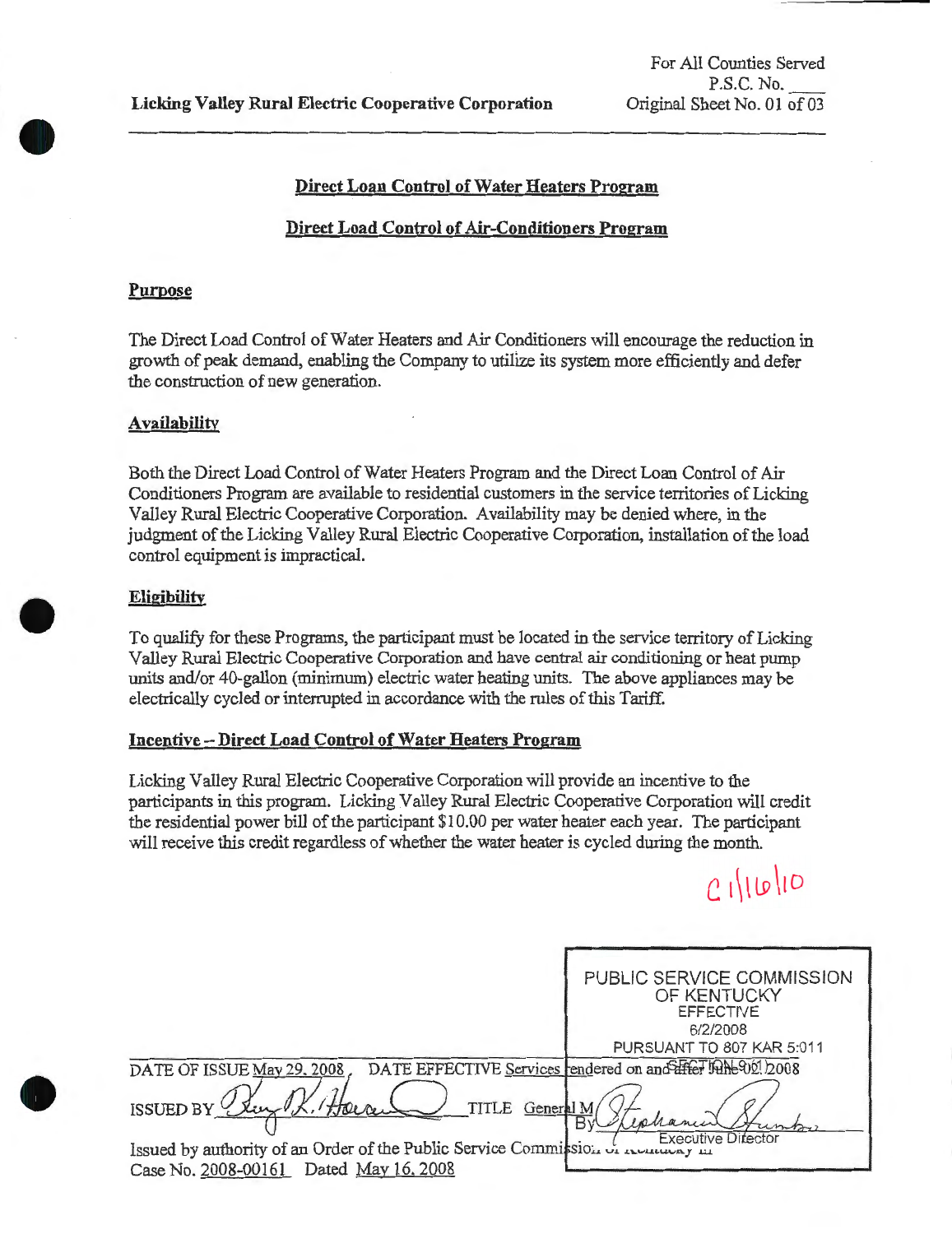**•** 

•

**0** 

## **Incentive- Direct Load Control of Air-Conditioners Program**

Licking Valley Rural Electric Cooperative Corporation will provide an incentive to the participants in this program. The customer may select one of two alternatives. One, Licking Valley Rural Electric Cooperative Corporation will credit the residential power bill of the participant \$20.00 per air conditioner (\$5 per summer months, June, July, August, and September). Two, alternatively, East Kentucky Power Cooperative, Inc. ("EKPC"), on behalf of Licking Valley Rural Electric Cooperative Corporation, will provide and install at no cost a digital thermostat for the participants. The participant will receive one of these incentives regardless of whether the air conditioner or heat pump is controlled during the month.

## **Time Period for the Direct Load Control of Water Heaters Program**

A load control switch will be placed on the water heater and may be electrically interrupted for a maximum time period of four hours.

EKPC will cycle the water heaters only during the hours listed below.

Months October through April

May through September

Hours Applicable for Demand Billing - EST 6:00a.m. to 12:00 noon 4:00p.m. to 10:00 p.m. 10:00 a.m. to 10:00 p.m.

#### **Time Period for the Direct Load Control of Air Conditioners**

A load control device (switch or thermostat) will be placed on each central air conditioning unit or heat pump that will allow the operating characteristics of the unit to be modified (by cycling the unit off for periods of time up to 15 minutes, or by adjusting the temperature setting on the thermostat) to reduce demand on the system.

EKPC will control the air conditioning units and heat pumps only during its summer on-peak billing hours listed below.

| Months<br>May through September        | C111010<br>Hours Applicable for Demand Billing - EST<br>10:00 a.m. to 10:00 p.m.                                                     |
|----------------------------------------|--------------------------------------------------------------------------------------------------------------------------------------|
|                                        | PUBLIC SERVICE COMMISSION<br>OF KENTUCKY<br><b>EFFECTIVE</b><br>6/2/2008<br>PURSUANT TO 807 KAR 5:011                                |
| DATE OF ISSUE May 29, 2008             | DATE EFFECTIVE Services rendered on and SEGT JOHNe 021 2008                                                                          |
| ISSUED BY                              | TITLE<br>General M<br>Bv<br>Executive Ditector<br>Issued by authority of an Order of the Public Service Commission of measured y and |
| Case No. 2008-00161 Dated May 16, 2008 |                                                                                                                                      |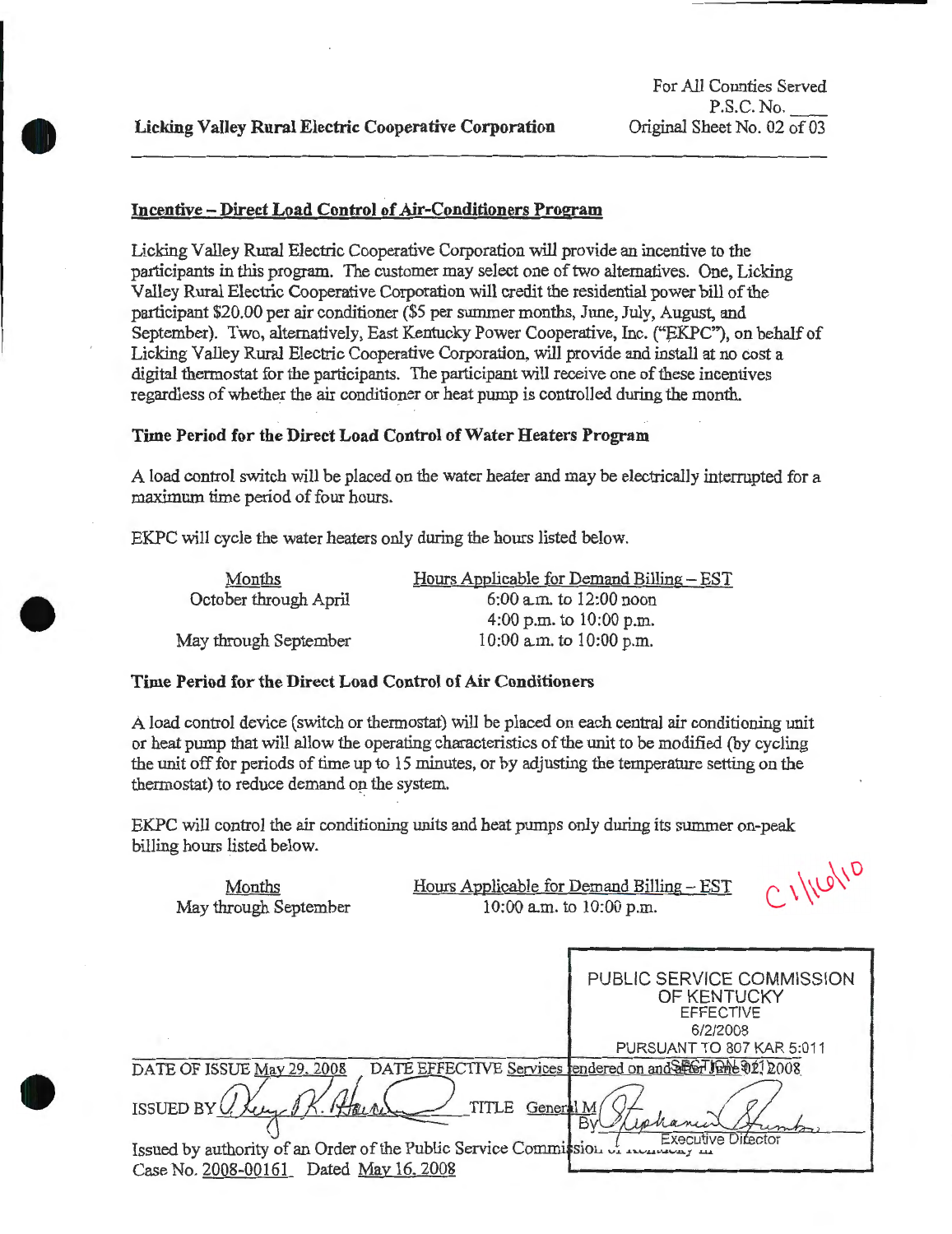## **Terms and Conditions**

**•** 

 $\bullet$ 

- 1. If a participant decides to withdraw from the program(s) or change to another load control option, Licking Valley Rural Electric Cooperative Corporation will endeavor to implement the change as soon as possible.
- 2. Prior to the installation of load control devices, Licking Valley Rural Electric Cooperative Corporation may inspect the participant's electrical equipment to insure good repair and working condition, but Licking Valley Rural Electric Cooperative Corporation shall not be responsible for the repair or maintenance of the electrical equipment.
- 3. Licking Valley Rural Electric Cooperative Corporation will install, own, and maintain the load management devices controlling the participant's air conditioner or water heater. The participant must allow Licking Valley Rural Electric Cooperative Corporation reasonable access to install, maintain, inspect, test and remove load control devices. Inability of Licking Valley Rural Electric Cooperative Corporation to gain access to the load management device to perform any of the above activities for a period exceeding 30 days may, at Licking Valley Rural Electric Cooperative Corporation's option, result in discontinuance of credits under this tariff until such time as Licking Valley Rural Electric Cooperative Corporation is able to gain the required access.

CLINGIVO

|                                                                                                                                                       | PUBLIC SERVICE COMMISSION<br>OF KENTUCKY<br><b>EFFECTIVE</b><br>6/2/2008       |
|-------------------------------------------------------------------------------------------------------------------------------------------------------|--------------------------------------------------------------------------------|
| DATE OF ISSUE May 29, 2008                                                                                                                            | DATE EFFECTIVE Services rendered IOR and After Dune DRAP08011<br>SECTION 9 (1) |
| TITLE<br>General M<br>ISSUED BY<br>Issued by authority of an Order of the Public Service Commission Uphanic<br>Case No. 2008-00161 Dated May 16, 2008 | <b>Executive Director</b>                                                      |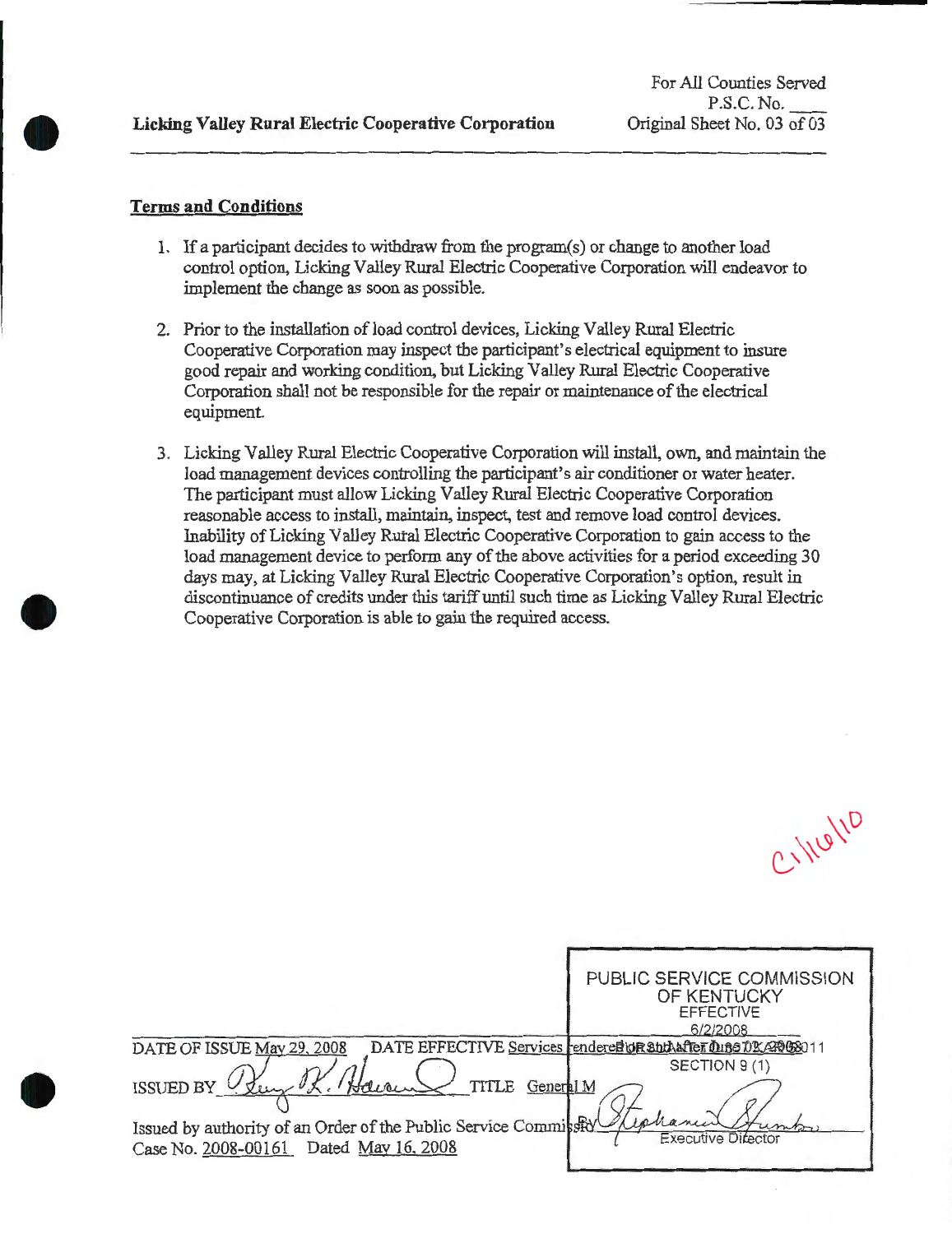# LICKING VALLEY RURAL ELECTRIC COMMISSION COOPERATIVE CORPORATION

For Area Served P.S.C. No. 7 Original Sheet No. 1 Canceling P.S.C. No. 6 Original Sheet No. 1

## COGENERATION AND SMALL POWER PRODUCTION POWER PURCHASE RATE SCHEDULE OVER 100 kW

**CANCELLED** 

**JUN 0 1 2010** 

.....

# **AVAILABILITY**

Available only to qualified cogeneration or small power production facilities with a design capacity of over 100 kW which have executed a contract with East Kentucky Power Cooperative and Licking Valley Rural Electric Cooperative Corporation for the purchase of electric power by East Kentucky Power Cooperative.

# **RATES**

 $\bullet$ 

•

The rates set forth below shall be used as the basis for negotiating a final purchase rate with qualifying facilities pursuant to Section 7 of 807 KAR 5:054.

- 1. Capacity
	- a. \$50.36 per kW per year is applicable if cogenerator or small power producer is dispatched by East Kentucky Power Cooperative.
	- b. \$0.005851 per kWh is applicable if cogenerator or small power producer is not dispatched by East Kentucky Power Cooperative.
- 2. Energy A base payment per kWh is listed below for a time-differentiated basis or a nontime differentiated basis for the specified years.
	- a. Time Differentiated Rates:

|      |           | Winter    |           | Summer    |
|------|-----------|-----------|-----------|-----------|
| Year | On-Peak   | Off-Peak  | On-Peak   | Off-Peak  |
| 2009 | \$0.06185 | \$0.04866 | \$0.05010 | \$0.02755 |
| 2010 | \$0.06360 | \$0.04895 | \$0.05801 | \$0.03125 |
| 2011 | \$0.06471 | \$0.05037 | \$0.06050 | \$0.03358 |
| 2012 | \$0.07310 | \$0.05610 | \$0.06526 | \$0.03541 |
| 2013 | \$0.06613 | \$0,04911 | \$0.07532 | \$0.04113 |

| b. Non-Time Differentiated Rates:                                |           |           |           |                               |
|------------------------------------------------------------------|-----------|-----------|-----------|-------------------------------|
|                                                                  |           |           |           | PUBLIC SERVICE COMMISSION     |
| Year                                                             | 2009      | 2010      | 2011      | 2012F KENTUGKY3               |
| Rate                                                             | \$0.04876 | \$0.05186 | \$0.05361 | \$0.05916                     |
|                                                                  |           |           |           | PURSUANT TO 807 KAR 5:011     |
| DATE OF ISSUE March 31, 2009                                     |           |           |           | IDATE EFFECTECT Jane 01, 2009 |
|                                                                  |           |           |           |                               |
| <b>ISSUED BY</b>                                                 |           |           |           | 12 April 1 Per / CEO<br>By W  |
|                                                                  |           |           |           | Executive Director            |
| Issued by authority of an Order of the Public Service Commission |           |           |           |                               |
| Case No. 2008-00128                                              |           |           |           | Dated August 20, 2008         |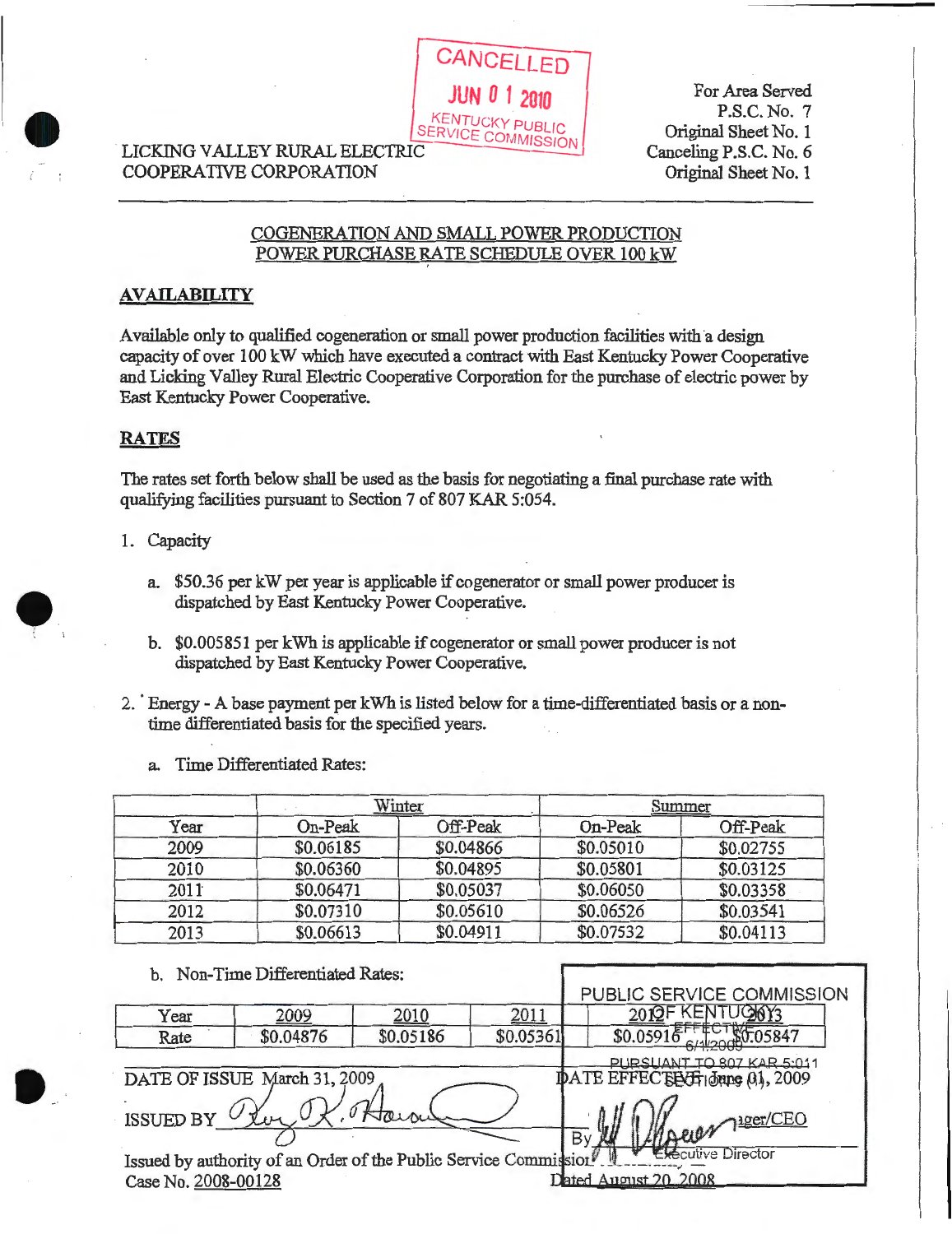

For Area Served P;S.C. No.7 Original Sheet No. 2 Canceling P.S.C. No. 6 Original Sheet No. 2

The on-peak and off-peak. energy rates are applicable during the hours listed below for each season:

| Winter (October - April) |                         |
|--------------------------|-------------------------|
| <b>On-Peak</b>           | 7:00 a.m. - 12:00 noon  |
|                          | 5:00 p.m. - 10:00 p.m.  |
| <b>Off-Peak</b>          | 12:00 noon - 5:00 p.m.  |
|                          | 10:00 p.m. - 7:00 a.m.  |
| Summer (May - September) |                         |
| <b>On-Peak</b>           | 10:00 a.m. - 10:00 p.m. |

**Off-Peak** 10:00 p.m. - 10:00 a.m.

## TERMS AND CONDITIONS

- 1. All power from a Qualifying Facility (QF) will be sold only to East Kentucky Power Cooperative.
- 2. Seller must provide good quality electric power within a reasonable range of voltage, frequency, flicker, harmonic currents, and power factor.
- 3. Qualifying Facility (QF) shall provide reasonable protection for EKPC and Licking Valley Rural Electric Cooperative Corporation.
- 4. Qualifying Facility (QF) shall design, construct, install, own, operate, and maintain the Qualifying Facility in accordance with all applicable codes, laws, regulations, and generally accepted utility practices.
- 5. Qualifying Facility shall reimburse EKPC and Licking Valley Rural Electric Cooperative Corporation for all costs incurred as a result of interconnecting with the QF, including operation, maintenance, administration, and billing.

|                                                                                                                   | PUBLIC SERVICE COMMISSION<br>OF KENTUCKY<br><b>EFFECTIVE</b><br>6/1/2009<br>PURSUANT TO 807 KAR 5:011 |
|-------------------------------------------------------------------------------------------------------------------|-------------------------------------------------------------------------------------------------------|
| DATE OF ISSUE March 31, 2009                                                                                      | DATE EFFECTECTIONE (01, 2009                                                                          |
| <b>ISSUED BY</b>                                                                                                  | 1 Dever nager/CEO<br>By                                                                               |
| Issued by authority of an Order of the Public Service Commission.<br>Dated August 20, 2008<br>Case No. 2008-00128 | <b>ecutive Director</b>                                                                               |



•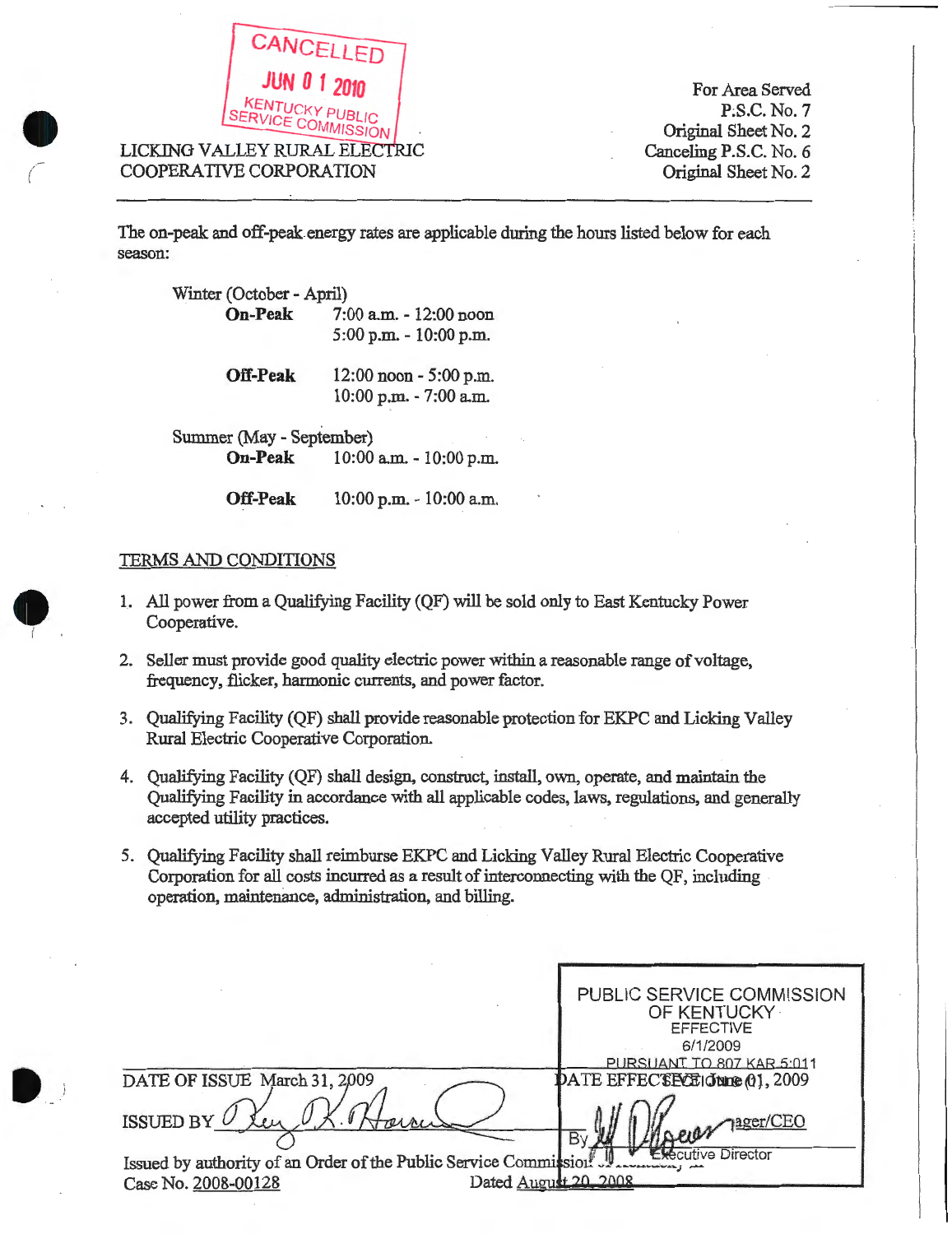

# LICKING VALLEY RURAL ELECTRIC COOPERATIVE CORPORATION

 $\bullet$ 

 $\bullet$ 

 $\bullet$ 

(

For Area Served P.S.C. No.7 Original Sheet No.  $\n *z*$  3 Canceling P.S.C. No. 6 Original Sheet No. 2 3

- 6. Qualifying Facility shall obtain insurance in the following minimum amounts for each occurrence:
	- a Public Liability for Bodily Injury- \$1,000,000.00
	- b. Property Damage \$500,000.00
- 7. Initial contract term shall be for a minimum of five years.
- 8. Qualifying Facilities proposing to supply as available (non-firm) electric power shall not be entitled to a capacity payment.
- 9. Qualifying cogeneration and small power production facilities must meet the definition set forth in 807 KAR 5:054 to be eligible for this tariff.
- 10. Updated rates will be filed with the Public Service Commission of Kentucky by March 31 of each year.

|                                                                  | PUBLIC SERVICE COMMISSION<br>OF KENTUCKY<br><b>EFFECTIVE</b><br>6/1/2009<br>TO 207 KAD 5- |
|------------------------------------------------------------------|-------------------------------------------------------------------------------------------|
| DATE OF ISSUE March 31, 2009                                     | DATE E<br>YETIMING Y                                                                      |
| <b>ISSUED BY</b>                                                 | By                                                                                        |
| Issued by authority of an Order of the Public Service Commission | Executive Director                                                                        |
| Case No. 2008-00128                                              | Dated August 20, 2008                                                                     |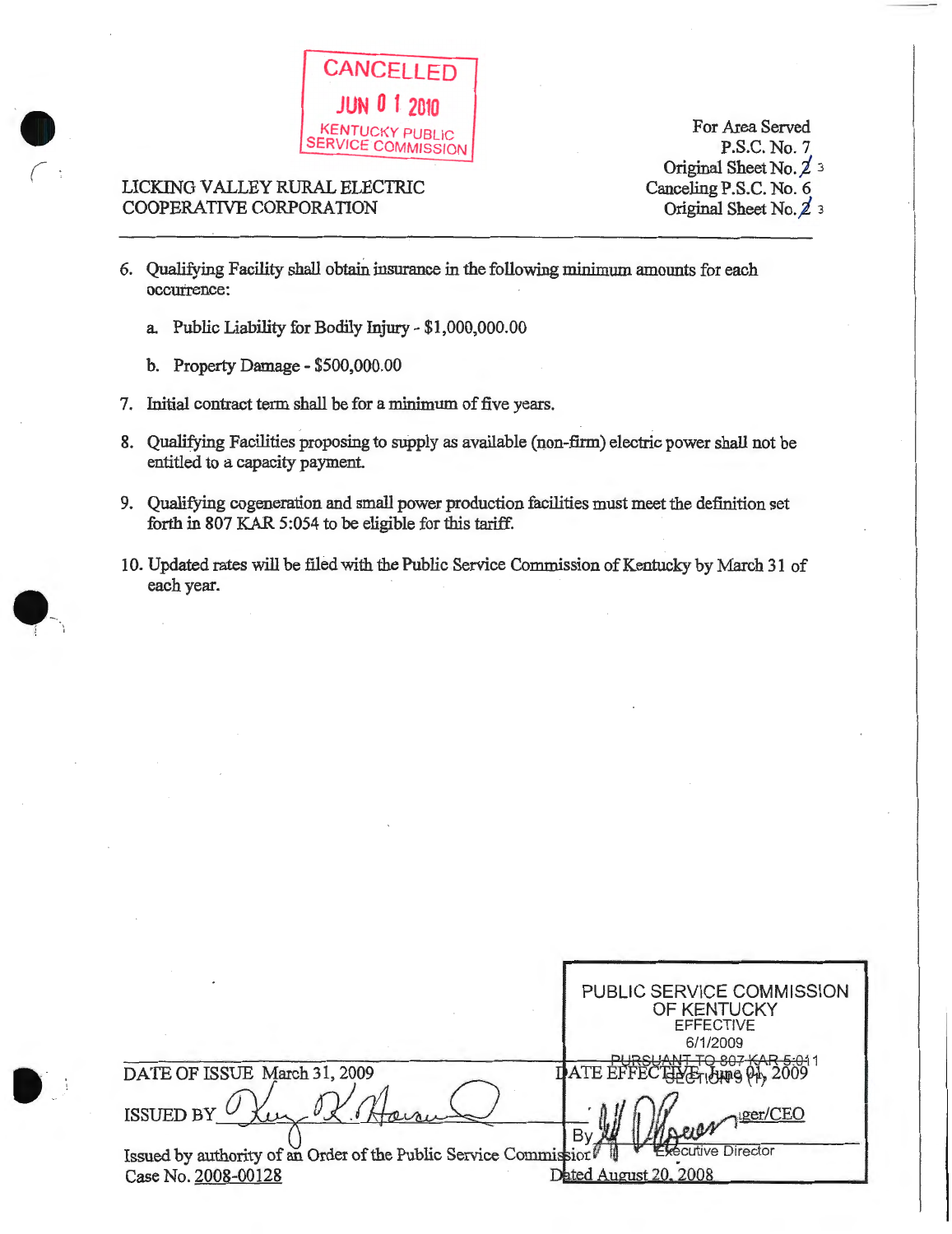LICKING VALLEY RURAL ELECTRIC SERVICE COMMISSION COOPERATIVE CORPORATION



For Area Served P.S.C. No.7 Original Sheet No.4 Canceling P.S.C. No.6 Original Sheet No. 4

# COGENERATION AND SMALL POWER PRODUCTION POWER PURCHASE RATE SCHEDULE LESS THAN 100 kW

## **AVAILABILITY**

Available only to qualified cogeneration or small power production facilities with a design capacity of less than 100 kW which have executed a contract with East Kentucky Power Cooperative and Licking Valley Rural Electric Cooperative Corporation for the purchase of electric power by East Kentucky Power Cooperative.

# **RATES**

•

 $\bullet$ !

• .. - !

- 1. Capacity
	- a. \$50.36 per kW per year is applicable if cogenerator or small power producer is dispatched by East Kentucky Power Cooperative.
	- b. \$0.005851 per kWh is applicable if cogenerator or small power producer is not dispatched by East Kentucky Power Cooperative.
- 2. Energy- A base payment per kWh is listed below for a time-differentiated basis or a nontime differentiated basis for the specified years.

a. Time Differentiated Rates:

|      |           | Winter    |           | Summer    |
|------|-----------|-----------|-----------|-----------|
| Year | On-Peak   | Off-Peak  | On-Peak   | Off-Peak  |
| 2009 | \$0.06185 | \$0.04866 | \$0.05010 | \$0.02755 |
| 2010 | \$0.06360 | \$0.04895 | \$0.05801 | \$0.03125 |
| 2011 | \$0.06471 | \$0.05037 | \$0.06050 | \$0.03358 |
| 2012 | \$0.07310 | \$0.05610 | \$0.06526 | \$0.03541 |
| 2013 | \$0.06613 | \$0.04911 | \$0.07532 | \$0.04113 |

b. Non-Time Differentiated Rates:

| Year                                                                                                                                         | 2009                         | 2010      | 2011      |                              | 201                                               |
|----------------------------------------------------------------------------------------------------------------------------------------------|------------------------------|-----------|-----------|------------------------------|---------------------------------------------------|
| Rate                                                                                                                                         | \$0.04876                    | \$0.05186 | \$0.05361 |                              | <b>RUBBAC SERVICE SICUSSARSSION</b>               |
|                                                                                                                                              |                              |           |           |                              | <b>DF KENTUCK</b><br><b>EFFECTIVE</b><br>6/1/2009 |
|                                                                                                                                              | DATE OF ISSUE March 31, 2009 |           |           | DATE EFFECELL Houng 01, 2009 | TO 807 KAR 5:01                                   |
| 2 <sub>2</sub> ger/CEO<br><b>ISSUED BY</b><br>By <b>M</b>                                                                                    |                              |           |           |                              |                                                   |
| <b>Secutive Director</b><br>Issued by authority of an Order of the Public Service Commission<br>Dated August 20, 2008<br>Case No. 2008-00128 |                              |           |           |                              |                                                   |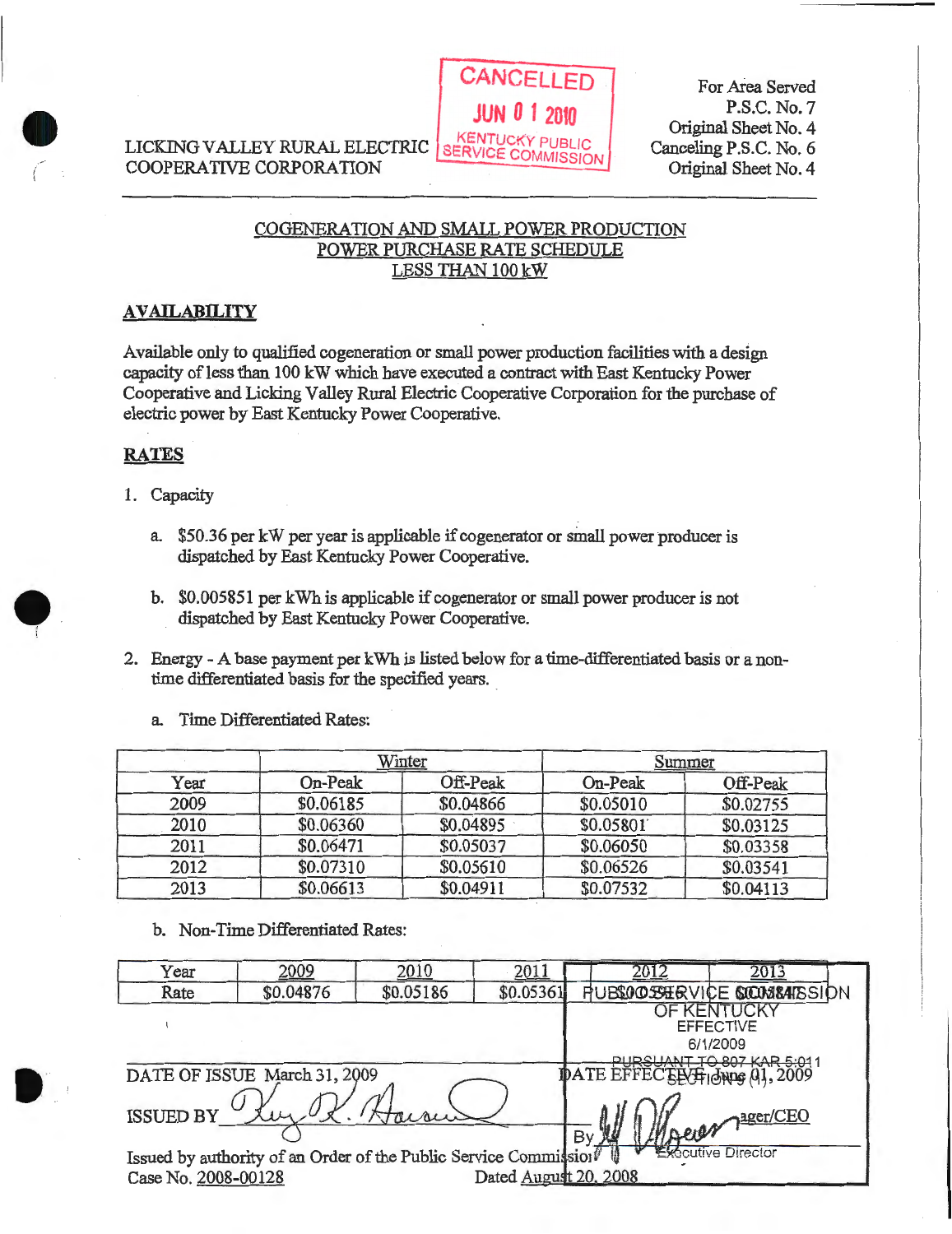# LICKING VALLEY RURAL ELECTRIC COOPERATIVE CORPORATION

•

 $\bullet$ 

*(..--* •



For Area Served P.S.C. No.7 Original Sheet No. 5 Canceling P.S.C. No.6 Original Sheet No. 5

The on-peak and off-peak energy rates are applicable during the hours listed below for each season:

| Winter (October - April) |                                                     |
|--------------------------|-----------------------------------------------------|
| <b>On-Peak</b>           | 7:00 a.m. - 12:00 noon<br>5:00 p.m. - 10:00 p.m.    |
| <b>Off-Peak</b>          | $12:00$ noon $-5:00$ p.m.<br>10:00 p.m. - 7:00 a.m. |
| Summer (May - September) |                                                     |
|                          | <b>On-Peak</b> 10:00 a.m. - 10:00 p.m.              |

**Off-Peak** 10:00 p.m. - 10:00 a.m.

# TERMS AND CONDITIONS

- 1. All power from a Qualifying Facility (QF) will be sold only to East Kentucky Power Cooperative.
- 2. Seller must provide good quality electric power within a reasonable range of voltage, frequency, flicker, harmonic currents, and power factor.
- 3. Qualifying Facility (QF) shall provide reasonable protection for EKPC and Licking Valley Rural Electric Cooperative Corporation;
- 4. Qualifying Facility (QF) shall design, construct, install, own, operate, and maintain the Qualifying Facility in accordance with all applicable codes, laws, regulations, and generally accepted utility practices.
- 5. Qualifying Facility shall reimburse EKPC and Licking Valley Rural Electric Cooperative Corporation for all costs incurred as a result of interconnecting with the QF, including operation, maintenance, administration, and billing.

|                                                                                                                  | PUBLIC SERVICE COMMISSION<br>OF KENTUCKY<br><b>EFFECTIVE</b><br>6/1/2009 |
|------------------------------------------------------------------------------------------------------------------|--------------------------------------------------------------------------|
| DATE OF ISSUE March 31, 2009                                                                                     | ANT TO 807 KAR 5.01'<br>IDATE EFFECTENE bung 04, 2009                    |
| <b>ISSUED BY</b>                                                                                                 | Moren 1ser/CEO<br>By                                                     |
| Issued by authority of an Order of the Public Service Commission<br>Dated August 20, 2008<br>Case No. 2008-00128 | <b>Executive Director</b>                                                |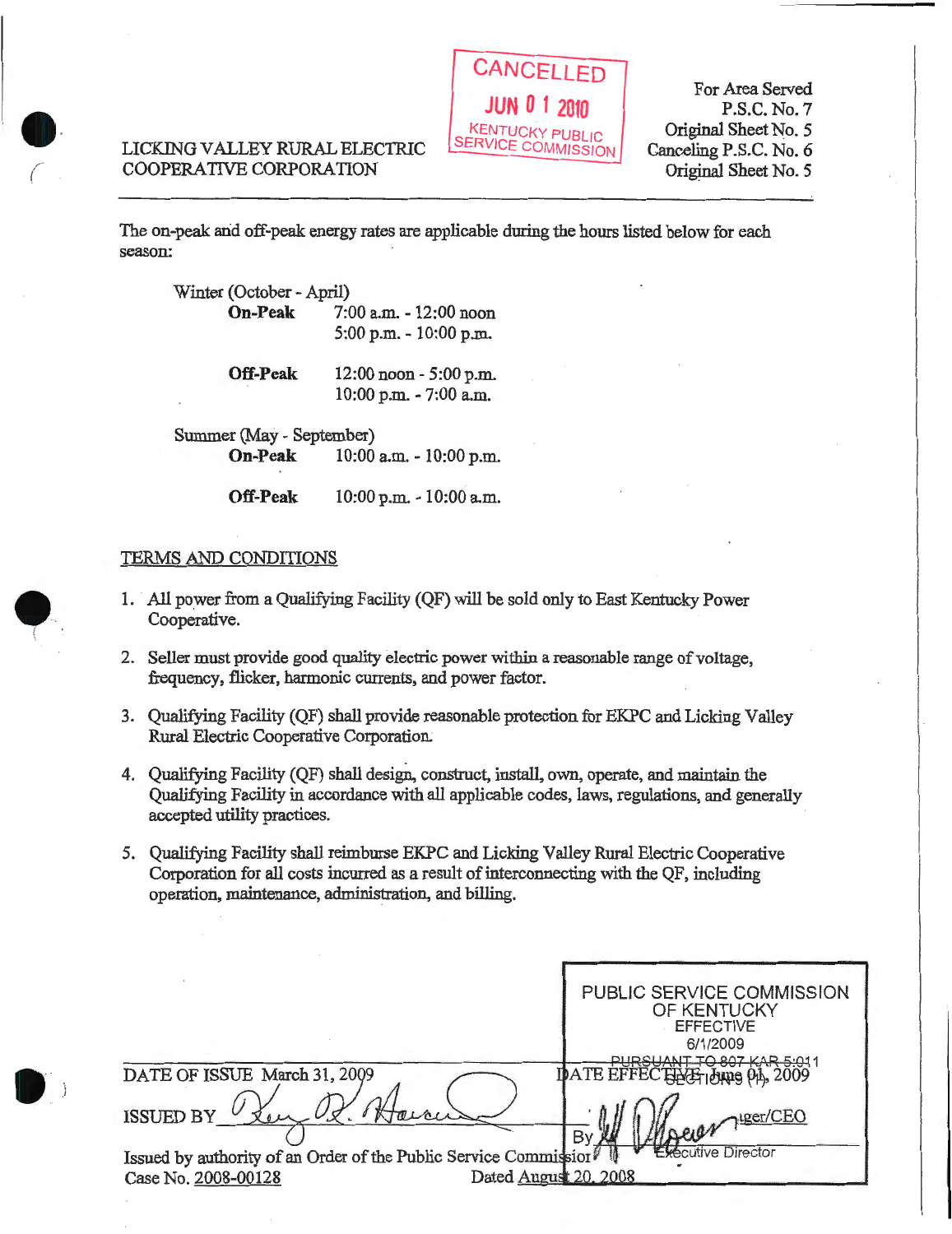# LICKING VALLEY RURAL ELECTRIC COOPERATIVE CORPORATION

 $\bullet$ 

**0** 



For Area Served P.S.C. No.7 Original Sheet No. 6 Canceling P.S.C. No. 6 Original Sheet No. 6

- 6. Qualifying Facility shall obtain insurance in the following minimum amounts for each occurrence:
	- a. Public Liability for Bodily Injury- \$1,000,000.00
	- b. Property Damage- \$500,000.00
- 7. Initial contract term shall be for a minimum of five years.
- 8. Qualifying Facilities proposing to supply as available (non-firm) electric power shall not be entitled to a capacity payment.
- 9. Qualifying cogeneration and small power production facilities must meet the definition set forth in 807 KAR 5:054 to be eligible for this tariff.
- 10. Updated rates will be filed with the Public Service Commission of Kentucky by March 31 of each year.

PUBLIC SERVICE COMMISSION OF KENTUCKY EFFECTIVE 6/1/2009<br>ANT TO 807 KAR 5:011 **ATE EFF** ECTENT LUMBER, 2009 DATE OF ISSUE March 31, 2009 uger/CEO **ISSUED BY Scutive Director** Issued by authority of an Order of the Public Service Commission [10]<br>Case No. 2008-09128 Dated August 20, 2008 Case No. 2008-00128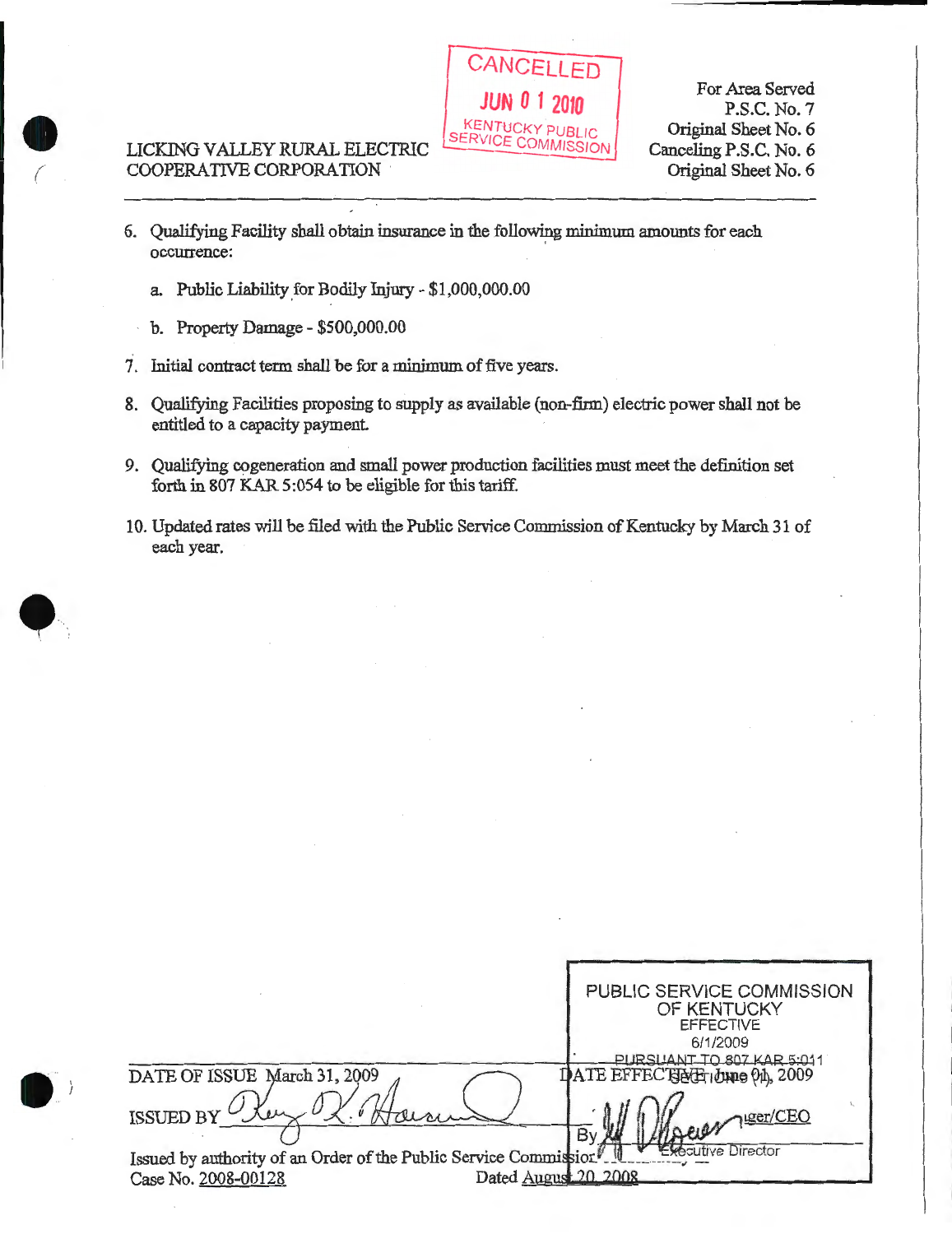#### FOR ENTIRE TERRITORY SERVED Community, Town or City

P.S.C. KY. NO.

Original SHEET NO. 6

Licking Valley Rural Electric Cooperative Corporation

### **CLASSIFICATION OF SERVICE**

## **RATES SCHEDULE ES - ENVIRONMENTAL SURCHARGE**

#### **AVAILABILITY**

In all of the Company's service territory.

## **APPLICABILITY**

This rate schedule shall apply to all electric rate schedules and special contracts.

#### **RATE**

 $CES(m) = ES(m) - BEST$ 

where  $CES(m) = Current Month Environmental Surface Factor$  $ES(m) = Current Month Environmental Surface Calculation$  $BESF = Base Environmental Surface Factor of 0%$ 

ES(m) = [((WESF) x (Average of 12-months ended revenues from sales to Member System, excluding environmental surcharge)) + (Over)/Under Recovery] *divided by* [Average of 12-months ending Retail Revenue (excluding environmental surcharge)]<br>  $\frac{\%}{\%}$  $=$ 

where WESF = Wholesale Environmental Surcharge Factor for Current Expense Month

 $C11510$ 

| <b>DATE OF ISSUE</b><br>March 17, 2005<br>Month / Date / Year                                                               |                                                                          |
|-----------------------------------------------------------------------------------------------------------------------------|--------------------------------------------------------------------------|
| DATE EFFECTIVE_Service rendered beginning July 1, 2005<br>Month / Date / Year<br><b>ISSUED BY</b><br>(Signature of Officer) | PUBLIC SERVICE COMMISSION<br>OF KENTUCKY<br><b>EFFECTIVE</b><br>7/1/2005 |
| TITLE<br>General Manager/CEO<br>BY AUTHORITY OF ORDER OF THE PUBLIC SERVICE COMMISSION                                      | PURSUANT TO 807 KAR 5:011<br>SECTION 9(1)                                |
| IN CASE NO. 2004-00372<br><b>DATED</b><br>March 17,2005                                                                     | В١<br><b>Executive Director</b>                                          |



•